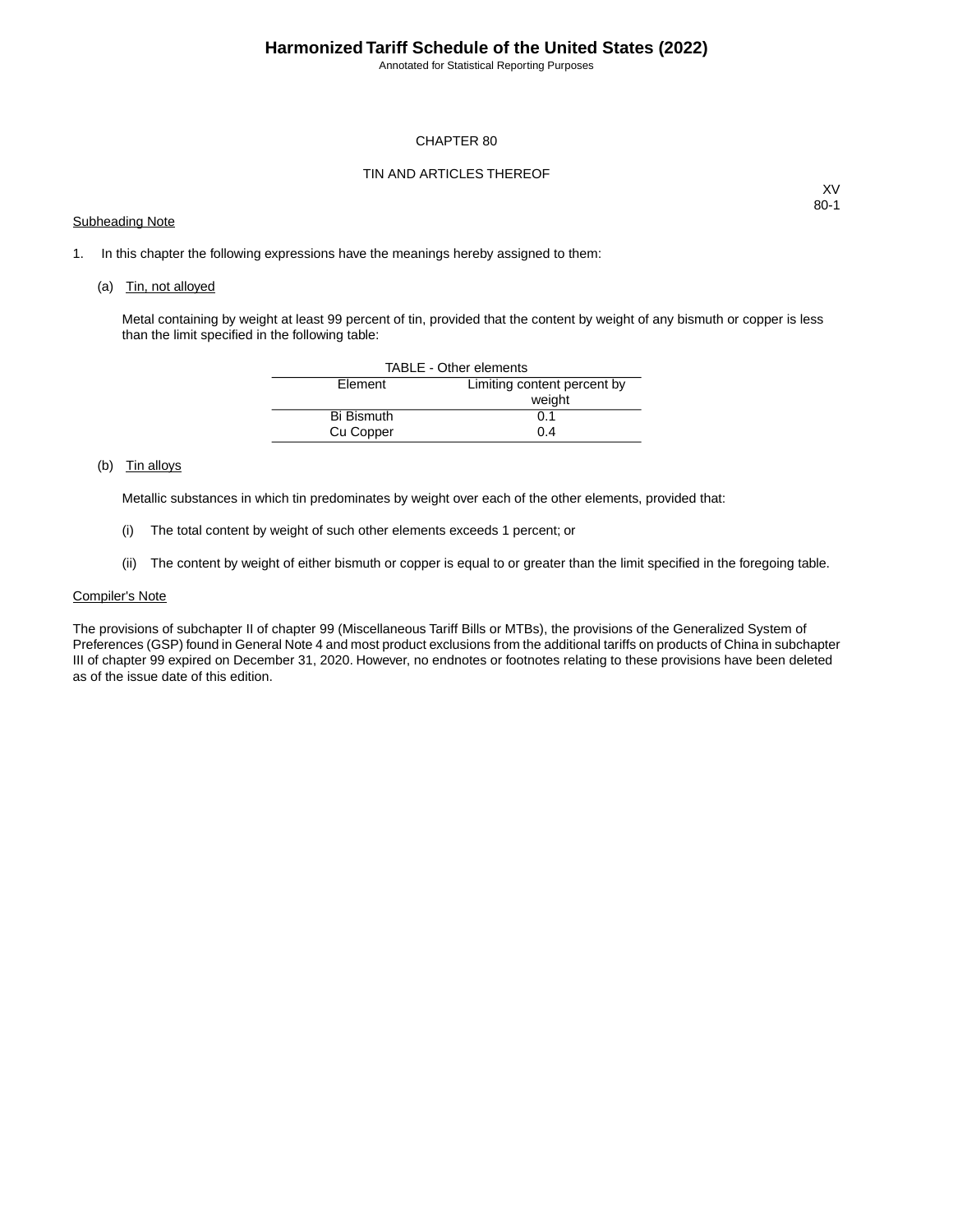# **Harmonized Tariff Schedule of the United States (2022)**

Annotated for Statistical Reporting Purposes

| Heading/      | Stat.       |                                                                                                                         | Unit                    | Rates of Duty |                                                                                      |      |
|---------------|-------------|-------------------------------------------------------------------------------------------------------------------------|-------------------------|---------------|--------------------------------------------------------------------------------------|------|
| Subheading    | Suf-<br>fix | Article Description                                                                                                     | οf<br>Quantity          | General       | Special                                                                              | 2    |
| 8001          |             | Unwrought tin:                                                                                                          |                         |               |                                                                                      |      |
| 8001.10.00 00 |             |                                                                                                                         |                         |               |                                                                                      | Free |
| 8001.20.00    |             |                                                                                                                         |                         | <b>Free</b>   |                                                                                      | Free |
|               | 10          | Containing, by weight, 5 percent or less of lead kg                                                                     |                         |               |                                                                                      |      |
|               | 50          | Containing, by weight, more than 5 percent but not                                                                      |                         |               |                                                                                      |      |
|               |             |                                                                                                                         | . kg                    |               |                                                                                      |      |
|               |             |                                                                                                                         | Pb kg                   |               |                                                                                      |      |
|               | 90          | Containing, by weight, more than 25 percent of lead kg                                                                  |                         |               |                                                                                      |      |
|               |             |                                                                                                                         | Pb kg                   |               |                                                                                      |      |
|               |             |                                                                                                                         |                         |               |                                                                                      | Free |
|               |             |                                                                                                                         |                         |               | Free (A, AU, BH, CL, 45%<br>CO, D, E, IL, JO,<br>KR, MA, OM, P,<br>PA, PE, S, SG)    |      |
| 8007.00       |             | Other articles of tin:                                                                                                  |                         |               |                                                                                      |      |
| 8007.00.10    |             | Articles not elsewhere specified or included of a type used<br>for household, table or kitchen use; toilet and sanitary |                         |               |                                                                                      |      |
|               |             | wares; all the foregoing not coated or plated with precious                                                             |                         |               |                                                                                      |      |
|               |             |                                                                                                                         |                         |               | Free (A, AU, BH, CL, 40%                                                             |      |
|               |             |                                                                                                                         |                         |               | CO, D, E, IL, JO,<br>KR, MA, OM, P,                                                  |      |
|               | 10          |                                                                                                                         |                         |               | PA, PE, S, SG)                                                                       |      |
|               | 50          |                                                                                                                         | No.                     |               |                                                                                      |      |
| 8007.00.20    | 00          | Tin plates, sheets and strip, of a thickness exceeding                                                                  |                         |               |                                                                                      |      |
|               |             |                                                                                                                         |                         |               | Free (A, AU, BH, CL, 45%                                                             |      |
| 8007.00.31    | 00          | Tin foil (whether or not printed or backed with paper,                                                                  |                         |               | CO, D, E, IL, JO,<br>KR, MA, OM, P,<br>PA, PE, S, SG)                                |      |
|               |             | paperboard, plastics or similar backing materials), of a                                                                |                         |               |                                                                                      |      |
|               |             | thickness (excluding any backing) not exceeding                                                                         |                         |               |                                                                                      |      |
|               |             |                                                                                                                         |                         |               | Free (A, AU, BH, CL, 35%<br>CO, D, E, IL, JO,<br>KR, MA, OM, P,<br>PA, PE, S, SG)    |      |
| 8007.00.32 00 |             |                                                                                                                         |                         |               | Free (A, AU, BH, CL, 45%                                                             |      |
|               |             |                                                                                                                         |                         |               | CO, D, E, IL, JO,<br>KR, MA, OM, P,<br>PA, PE, S, SG)                                |      |
| 8007.00.40 00 |             | Tin tubes, pipes and tube or pipe fittings (for example,                                                                |                         |               |                                                                                      |      |
|               |             |                                                                                                                         |                         |               | Free (A, AU, BH, CL, 45%<br>CO, D, E, IL, JO,<br>KR, MA, OM, P,<br>PA, PE, S, SG)    |      |
| 8007.00.50 00 |             |                                                                                                                         | . kg 2.8% <sup>1/</sup> |               | Free (A, AU, B, BH, 45%<br>CL, CO, D, E, IL,<br>JO, KR, MA, OM,<br>P, PA, PE, S, SG) |      |
|               |             |                                                                                                                         |                         |               |                                                                                      |      |
|               |             |                                                                                                                         |                         |               |                                                                                      |      |
|               |             |                                                                                                                         |                         |               |                                                                                      |      |
|               |             |                                                                                                                         |                         |               |                                                                                      |      |
|               |             |                                                                                                                         |                         |               |                                                                                      |      |

XV 80-2